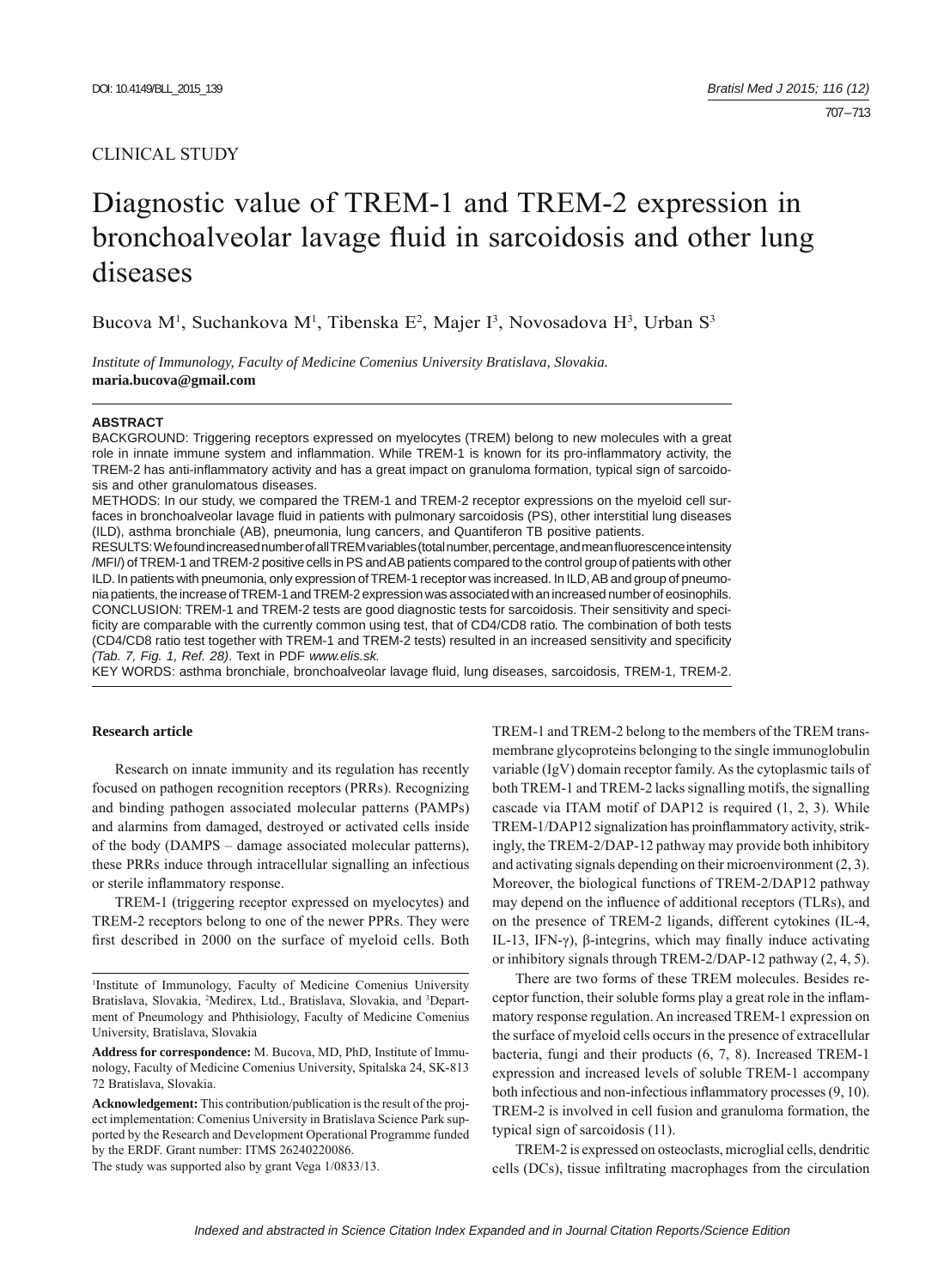## 707 – 713

(not resident macrophages) and macrophages activated by IL-4 and IL-13 (4). Engagement of TREM-2/DAP-12 under inflammatory conditions have been suggested to promote differentiation of macrophages, DCs and microglial cells. Human TREM-2 regulates the activation of DCs, macrophages, osteoclasts and microglial cells and plays a critical role in fine-tuning inflammatory response (4, 5, 12, 13). TREM-2 is a key negative regulator of autoimmunity, inhibits the production of TNF and IL-6 by macrophages and is responsible for DAP12 mediated inhibition of inflammatory response induced by TLR ligands. TREM-2/DAP12 signalisation triggers the macrophage differentiation and their programming into fusogenic state (14). TREM-2/DAP12 also plays a positive role in phagocytosis, binding both exogenous and endogenous ligands. TREM-2 expression on both microglia and macrophages is associated with specific activated cell phenotype, which performs important protective functions, such as tissue repair, control of local inflammation or phagocytosis of dying cells. TREM-2 can also bind several types of fungi and bacteria, and in association with DAP12 can promote their phagocytosis (15, 16, 17, 18).

In our previous study, we showed an increased expression of both TREM-1 and TREM-2 receptors on the surface of myeloid cells in bronchoalveolar lavage fluid (BALF) in pulmonary sarcoidosis and increased levels of soluble sTREM-1 in BALF of PS patients (19, 20). TREM-1 and TREM-2 receptor expressions appear to be a good diagnostic marker with a relatively high sensitivity and specificity (19).

In our present study, we compared TREM-1 and TREM-2 receptor expressions on the myeloid cell surfaces in bronchoalveolar lavage fluid in patients suffering from pulmonary sarcoidosis, other interstitial lung diseases, asthma bronchiale, pneumonia, lung cancers and Quantiferon TB positive patients.

#### **Subjects and methods**

53 patients with pulmonary sarcoidosis (PS), 62 with other interstitial lung diseases (ILD), 8 with allergic asthma bronchiale, 9 with pneumonia, two with lung cancers, and 5 Quantiferon positive patients were prospectively enrolled in the study. All patients were diagnosed at Department of Pneumology and Phthisiology, Comenius University, University Hospital in Bratislava. The study was approved by the Local Ethical Committee of Faculty of Medicine Comenius University in Bratislava and a written informed consent was obtained from all patients.

The diagnosis of PS was established in compliance with criteria recommended by the American Thoracic Society (ATS), the European Respiratory Society (ERS), and the World Association of Sarcoidosis and Other Granulomatous Disorders (WASOG): typical clinico-radiological presentation, the histological evidence of non-caseating granuloma, and/or an increased CD4/CD8 ratio  $(> 3.5)$  in BALF (21). According to chest radiographic staging, 20 % of PS patients had stage I of the disease, 66 % of patients had stage II, 6 % stage III, and 8 % of patients had stage IV of the disease. None of them received corticosteroid treatment before BAL procedure. Other possible diseases causing granuloma formation were excluded. All PS patients had no comorbidities,

negative BALF culture (for aerobic, anaerobic bacteria and yeasts, *Mycobacterium tuberculosis* culture), negative serologic results (for chlamydias, mycoplasmas and aspergilli).

The group of other ILD consisted of patients with idiopathic pulmonary fibrosis (47 %), connective tissue related interstitial lung disease (27 %), drug-induced interstitial lung diseases (6  $%$ , nonspecific interstitial pneumonia (6 %), radiation-induced interstitial lung disease ( $n = 5\%$ ), hypersensitivity pneumonitis (6 %), and histiocytosis (3 %). Inclusion criteria for this group were radiographic features of fibrosis on HRCT (high resolution computer tomography) scan – GGO (ground-glass opacity) and/ or honeycombing, reticulonodular infiltrates (all patients) and a decreased lung diffusion capacity (all patients).

Asthma bronchiale patients underwent spirometric examinations, bronchoprovocation test, allergen skin tests, and the levels of total IgE were detected, too. Spirometry was measured by pneumotachograph Masterscope Masterscreen (Jaeger). The examination consisted of minimally three valid forced expiratory maneuvers after a maximum inspiration. Expirium lasted at least 8–10 seconds. The largest forced vital capacity (VC) was taken into account. Reference values were according to the publication Kristufek et al (22). The presence of airway obstruction was defined according to the criteria of the European Respiratory Society (23), when the ratio of forced expiratory volume in one second (FEV1) to vital capacity (VC), (FEV1/VC), was less than 88 % of the reference value in men and less than 89 % of the reference value in women. Degrees of obstructive ventilatory disorders were defined according to the decrease of FEV1 (forced expiratory volume in one second) as following: mild degree (mild obstructive ventilatory disorder): 60 % of the reference value–lower limit of normal, moderate degree (moderate obstructive ventilatory disorder): 59– 45 % of the reference value, and severe degree (severe obstructive ventilatory disorder): less than 45 % of the reference value. Bronchoprovocation tests were performed with metacholine according to American Thoracic Society (24). The bronchial hyperreactivity (hyperresponsiveness) was considered when FEV1 fell by 20 % after metacholine dose of 8 mg/mL (PC20 < 8 mg/mL). The total plasma IgE level in AB patients was determined by an electrochemiluminescence method (Modular Analytics E170, Roche, USA).

Patients with pneumonia and Quantiferon TB positive patients were selected on the basis of results from anamnesis, laboratory (CRP, leucocytosis, microbial culture, serologic examination, Quantiferon TB gold or T-SPOT TB IGRA tests and CT scans. Patients with lung cancer were diagnosed by CT scans, histologic results, and blood testing.

 BAL procedure during bronchoscopy was carried out at the Department of Pneumology and Phthisiology, Faculty of Medicine Comenius University in Bratislava. BALF harvesting was performed by instillation of 100 ml of sterile normal saline (in two successive 50 ml aliquots) into the right middle lobe and aspirated by gentle suction using a flexible fiberoptic bronchoscope.

BALF was first filtered through a double layer of sterile gauze, centrifuged at 300 g for 15 min at 4 °C, supernatants were collected, finally, the pelleted cells were gently resuspended in PBS (phosphate buffer saline) and used for flow cytometric staining.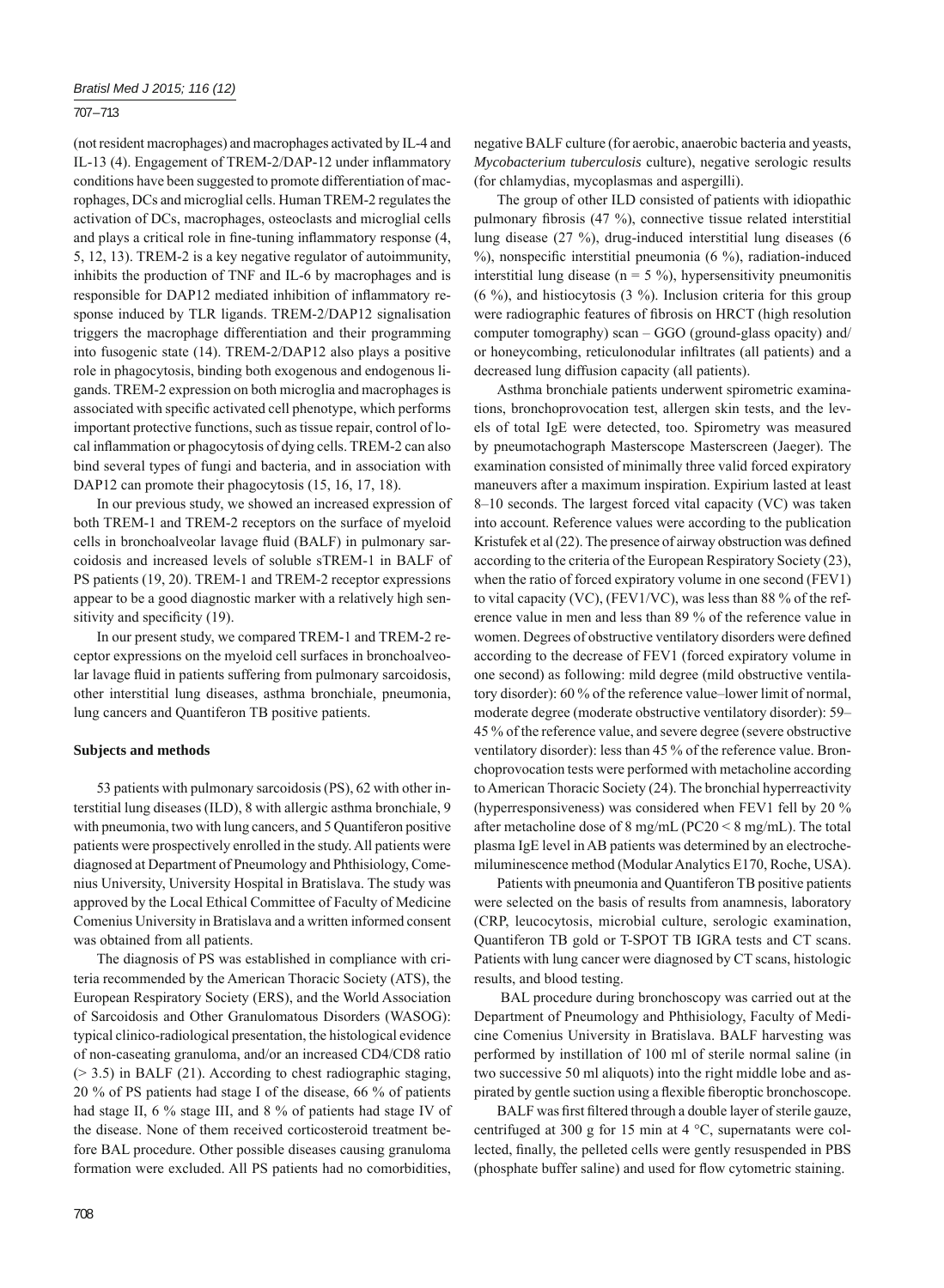TREM-1 and TREM-2 expressions were examined by flow cytometry on cells in freshly isolated BALF (10–20 ml) samples. For the flow cytometric analysis of BALF cells, specimens were double stained with a phycoerythrin (PE)-conjugated mouse anti-human TREM-1 (clone 193015) and rat allophycocyanin (APC)-conjugated anti-human TREM-2 (clone 237920) monoclonal antibodies (R&D Systems, Minneapolis, MN, USA). An anti-human/mouse IgG1 K isotype control-phycoerythrin conjugated (eBioscience, Inc.) and anti-human/rat IgG2b K isotype control-allophycocyanin conjugated (eBioscience, Inc.) monoclonal immunoglobulins were used. Moreover, staining with fluorescein isothiocyanate (FITC)-conjugated mouse anti-human CD14 (Beckman Coulter Company, Immunotech, Marseille, France) was performed to detect monocyte/macrophages and granulocytes, respectively. Cells were analyzed on a NAVIOS (Beckman Coulter, Inc, USA) cytometer using CXP software (Beckman Coulter, Inc, USA). TREM-1 and TREM-2 expressions were measured as the total number and the percentage of TREM-1 and TREM-2 positive cells out of all CD14<sup>+</sup> cells and mean fluorescence intensity (MFI) of 10,000 cells in BALF subtracted from isotype control. Total number of TREM-1 and TREM-2 positive cells was calculated from absolute count of BALF cells evaluated by flow cytometer (absolute count of cells per millilitre was obtained of filtered, not concentrated, not centrifuged BALF by Flow-Count Fluor spheres (Beckman Coulter Inc.).

Moreover, all patients were assessed for both total and differential blood cell counts (total numbers of leucocytes, red blood cells, platelets, absolute, and relative number of neutrophils, lymphocytes, monocytes, eosinophils, and basophils by an optic flow cytometry (Sysmex XT 1800i (Sysmex Corporation)). All aforementioned laboratory examinations and also the estimation of Quantiferon tuberculosis tests (QuantiFERON TB GOLD and T-SPOT TB IGRA tests) were done in a specialized biochemical laboratory (Medirex, Ltd., Bratislava).

#### *Statistical analysis*

The one-sample Kolmogorov-Smirnov test was used to determine whether the investigated population followed a normal distribution. Non-parametric Kruskal-Wallis test (non-parametric ANOVA) was used to determine the difference and the statisti-

cal significance. Pearson or Spearman test was used to determine data correlation. Fisher's exact test was used to determine the differences between the number of patients with expression higher than the determined cut off and patients with expression lower than the determined cut off. We defined the cut off empirically for total number, percentage proportion and mean fluorescence intensity of TREM-1 or TREM-2 in 40 % of maximal value. The values higher than the selected cut off were considered positive and values below the cut off were designated as negative results. We used min-max data normalization formula for variables: total number, percentage of TREM positive cells and MFI (mean fluorescence intensity).

# **Results**

Our results show an increased number of either TREM-1 or TREM-2, or both of them on the surfaces on myeloid cells in BALF in some of the selected pulmonary diseases. The total number, the percentage and the mean fluorescence intensity (MFI) of TREM-1 and TREM-2 positive cells were investigated.

# *Increased TREM-1 and TREM-2 receptor expression in pulmonary sarcoidosis. Increased TREM-1 receptor expression in patients with pneumonia*

Estimation of TREM-1 and TREM-2 receptor expression on the myeloid cell surfaces of bronchoalveolar lavage fluid revealed an increased of both TREM-1 and TREM-2 receptor expressions in all tested TREM variables (the total number, percentage, and MFI of TREM-1 and TREM-2 positive cells) in PS patients compared to the control group of patients with other ILD. In patients suffering from pneumonia, expression of TREM-1 receptor (the total number of TREM-1 positive cells) was increased only. No further significant differences were found in any other diagnoses (Tab. 1).

# *In pulmonary sarcoidosis and in asthma bronchiale patients, a simultaneously increased expression of both TREM-1 and TREM-2 in BALF was found*

Further statistical tests revealed the percentage of simultaneously both TREM-1 and TREM-2 positive patients related to

Tab. 1. Comparison of total number of TREM-1 and TREM-2 positive cells in bronchoalveolar lavage fluid of control ILD group of patients **with PS. asthma bronchiale, pneumonia, Quantiferon TB positive, and lung cancer patients.**

|              | ILD (CG)<br>$n=62$ | <b>PS</b><br>$n=53$ | Asthma<br>$n=8$ | Pneumonia<br>$n=9$ | Quantiferon TB positive<br>$n=5$ | Lung cancer<br>$n=2$ |
|--------------|--------------------|---------------------|-----------------|--------------------|----------------------------------|----------------------|
| TREM-1       | Mean: 50.9         | Mean: 113.1         | Mean: 64.5      | Mean: 118.2        | Mean: $22.6$                     | Mean: 31.3           |
| Total number | Med: 19.2          | Med: 38.4           | Med: 44.1       | Med: 97.8          | Med: 12.8                        | Med: 31.3            |
|              | $R:0.8-728.0$      | $R:0.5-2083$        | $R:9.3-257.9$   | $R:22.2 - 278.2$   | $R:2.2-60.3$                     | $R:4.0-57.5$         |
| p            |                    | < 0.05              | ns              | < 0.05             | ns                               |                      |
| TREM-2       | Mean: 26.7         | Mean: 60.8          | Mean: 76.5      | Mean: $21.0$       | Mean: 39.5                       | Mean: 88.6           |
| Total number | Med: 10.3          | Med: 27.4           | Med: 22.2       | Med: 18.0          | Med: 40.1                        | Med: 88.6            |
|              | $R:0.3-322.3$      | $R:1.7-1240$        | $R:0.4-404.8$   | $R:1.5-53.1$       | $R:17.7-59.6$                    | $R:27.8-149.5$       |
| p            |                    | < 0.001             | ns              | ns                 | ns                               |                      |

Total number – total number of TREM positive cells; ILD – interstitial lung diseases; CG – control group; PS – pulmonary sarcoidosis; ns – not significant; Med – median, R – range, P (Kruskal-Wallis non-parametric ANOVA test); p value compares the differences between control ILD group with other diagnosis (PS, asthma bronchiale, pneumonia, Quantiferon TB positive patients)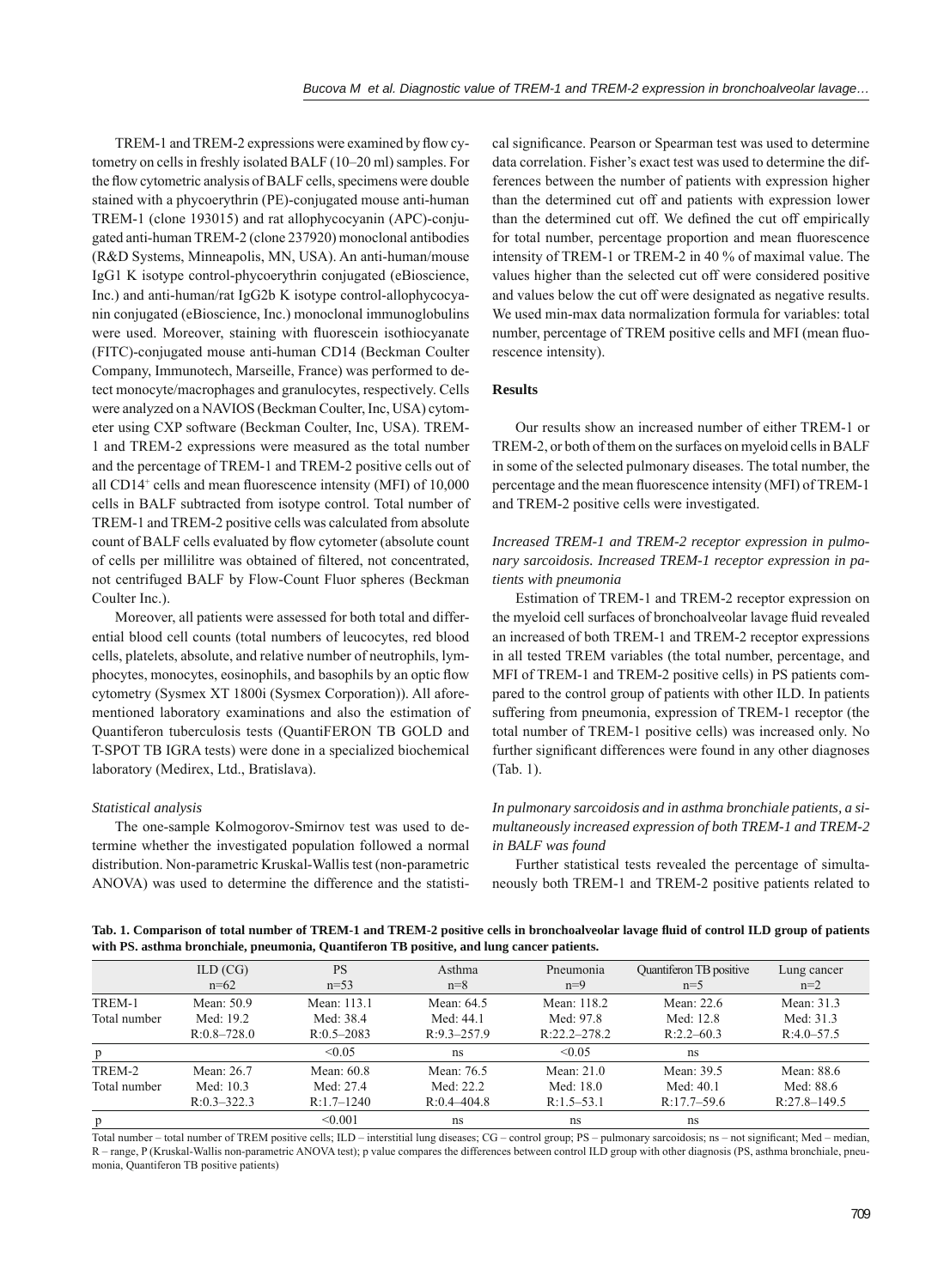707 – 713

|            | ILD (CG)<br>$n=62$ | <b>PS</b><br>$n=53$ | Asthma<br>$n=8$ | Pneumonia<br>$n=9$ | Quantiferon TB positive<br>$n=5$ | Lung cancer<br>$n=2$ |
|------------|--------------------|---------------------|-----------------|--------------------|----------------------------------|----------------------|
| Percentage | Mean: 28.3         | Mean: 49.8          | Mean: 48.2      | Mean: 36.1         | Mean: 16.9                       | Mean: 7.9            |
| of TREM-1  | Med: 22.1          | Med: 51.1           | Med: 48.9       | Med: 36.4          | Med: 16.0                        | Med: 7.9             |
| $+$ cells  | $R:0.4-81.6$       | $R:1.5-91$          | $R:1.8-84.6$    | $R:8.8-55.3$       | $R:3.3-39.8$                     | $R:5.2-10.6$         |
| p          |                    | < 0.001             | ns              | ns                 | ns                               |                      |
| Percentage | Mean: 13.8         | Mean: 34.8          | Mean: $40.5$    | Mean: $9.7$        | Mean: 37.6                       | Mean: 31.4           |
| of TREM-2  | Med: 9.9           | Med: 34.5           | Med: 41.7       | Med: 6.8           | Med: 26.5                        | Med: 31.4            |
| $+$ cells  | $R:0.3-60.8$       | $R:2.7-87$          | $R:0.5-98.1$    | $R:1.1-32.2$       | $R:18.2-72$                      | $R:27.1-35.7$        |
| p          |                    | < 0.001             | ns              | ns                 | ns                               |                      |

#### Tab. 2. Comparison of percentage of TREM-1 and TREM-2 positive cells in bronchoalveolar lavage fluid of control ILD group of patients with **PS, asthma bronchiale, pneumonia, Quantiferon TB positive, and lung cancer patients.**

ILD – interstitial lung diseases; CG – control group; PS – pulmonary sarcoidosis; ns – not significant; Med – median, R – range, P (Kruskal-Wallis non-parametric ANOVAtest); P value compares the differences between control ILD group with other diagnosis (PS, asthmabronchiale, pneumonia, Quantiferon TB positive patients).

| Tab. 3. Comparison of mean fluorescence intensity of TREM-1 and TREM-2 positive cells in bronchoalveolar lavage fluid of control ILD group |
|--------------------------------------------------------------------------------------------------------------------------------------------|
| of patients with PS, asthma bronchiale, pneumonia, Quantiferon TB positive, and lung cancer patients.                                      |

|            | ILD (CG)<br>$n=62$ | <b>PS</b><br>$n=53$ | Asthma<br>$n=8$ | Pneumonia<br>$n=9$ | Quantiferon TB positive<br>$n=5$ | Lung cancer<br>$n=2$ |
|------------|--------------------|---------------------|-----------------|--------------------|----------------------------------|----------------------|
| TREM-1     | Mean: $4.5$        | Mean:: $9.4$        | Mean: 8.7       | Mean: $4.7$        | Mean: $2.2$                      | Mean: $2.8$          |
| <b>MFI</b> | Med: 2.5           | Med: 6.3            | Med: 6.8        | Med: 4.9           | Med:2.8                          | Med: 2.8             |
|            | $R:0.5-27.6$       | $R:1.3-45.5$        | $R:0.8-23.6$    | $R:0.7-8.5$        | $R:0.9-3.3$                      | $R:0.9-4.8$          |
| p          |                    | < 0.001             | ns              | ns                 | ns                               |                      |
| TREM-2     | Mean: $5.3$        | Mean: 11.3          | Mean: 12.1      | Mean: $1.8$        | Mean: 5.7                        | Mean: $7.1$          |
| <b>MFI</b> | Med: $2.3$         | Med: $4.6$          | Med: $5.7$      | Med: 1.3           | Med: 4.3                         | Med: 7.1             |
|            | $R:0.6 - 57.0$     | $R:0.8-74.3$        | $R:0.7-59.2$    | $R:0.6-4.7$        | $R:2.0-9.4$                      | $R:1.9-12.3$         |
| p          |                    | < 0.01              | ns              | ns                 | ns                               |                      |

MFI – mean fluorescence intensity of TREM positive cells; ILD – interstitial lung diseases; CG – control group; PS – pulmonary sarcoidosis; ns – not significant; Med – median, R - range, P (Kruskal-Wallis non-parametric ANOVAtest); p value compares the differences between control ILD group with other diagnosis (PS, asthmabronchiale, pneumonia, Quantiferon TB positive patients).

## **Tab. 4. Comparison of percentage of TREM-1 and TREM-2 simultaneously positive patients with diagnoses: ILD (control group), PS, asthma bronchiale, pneumonia, Quantiferon TB positive, and lung cancer patients. Proportion of eosinophil positive patients out of TREM-1 and TREM-2 simultaneously positive patients.**

|                                                            | ILD (CG)<br>$n=62$ | <b>PS</b><br>$n=53$ | Asthma<br>$n=8$ | Pneumonia<br>$n=9$ | Quantiferon TB positive<br>$n=5$ | Lung cancer<br>$n=2$ |
|------------------------------------------------------------|--------------------|---------------------|-----------------|--------------------|----------------------------------|----------------------|
| Percentage of TREM-1 + TREM-2                              | 8%                 | 70%                 | 75%             | 10%                | 20%                              | 0%                   |
| positive patients                                          |                    |                     |                 | (1 patient)        | l patient)                       |                      |
| D                                                          |                    | < 0.0001            | < 0.0001        | ns                 | ns                               | ns                   |
| Eo positive patients (from TREM-1)<br>and TREM-2 positive) | 75%                | 8%                  | 40%             | 100%               | $0\%$                            | 0%                   |

Percentage of both TREM-1 and TREM-2 positive patients; ILD – interstitial lung diseases; CG – control group; PS – pulmonary sarcoidosis; ns – not significant; Med – median; R – range; P (Fisher test); p value related to CG (ILD) versus other diagnosis (PS, asthma, Pneumonia, Quantiferon TB positive); percentage of eosinophils – percentage of patients with elevated numbers of eosinophils in BALF and/or blood).

the default cut off. Fisher´s test disclosed increased expression of both TREM-1 and TREM-2 receptor in pulmonary sarcoidosis and in asthma bronchiale, respectively (Tab. 4). 70 % of pulmonary sarcoidosis and 75 % of asthma bronchiale patients were simultaneously TREM-1 and TREM-2 positive. However, only 20 % of TB patients, 10 % of patients suffering from pneumonia, and 8 % of control ILD patients were both TREM-1 and TREM-2 positive. Interestingly, out of these simultaneously TREM-1 and TREM-2 positive patients, most of them had an increased absolute number of eosinophils (75 % in ILD, 100 % in pneumonia) (Tab. 4).

# *Increase in TREM-1 and TREM-2 expression is associated with elevated number of eosinophils*

Interestingly, as shown in the Table 4, increased TREM-1 and TREM-2 expressions were found not only in patients with sarcoidosis, but also in those with asthma, other ILD, and pneumonia; the most of them (75 % ILD, 40 % asthma, 100 % pneumonia) had elevated eosinophils counts (blood and/or BALF). Further statistical tests revealed a significant positive correlation between increased TREM-1 and TREM-2 expression and the number of eosinophils in "non-sarcoidosis" patients (asthma, ILD, pneumonia, Quantiferon TB positive, lung cancer). No significant correlation was found between increased TREM-1 and TREM-2 expression and the number of eosinophils in sarcoidosis patients (Tab. 5).

# *TREM-1 and TREM-2 test as a diagnostic tests for sarcoidosis.*  Sensitivity and specificity of TREM-1 and TREM-2 tests is com*parable to the common using test - CD4/CD8 ratio*

CD4/CD8 ratio is a commonly used diagnostic test for diagnosis of PS for a long time. The sensitivity and specificity varies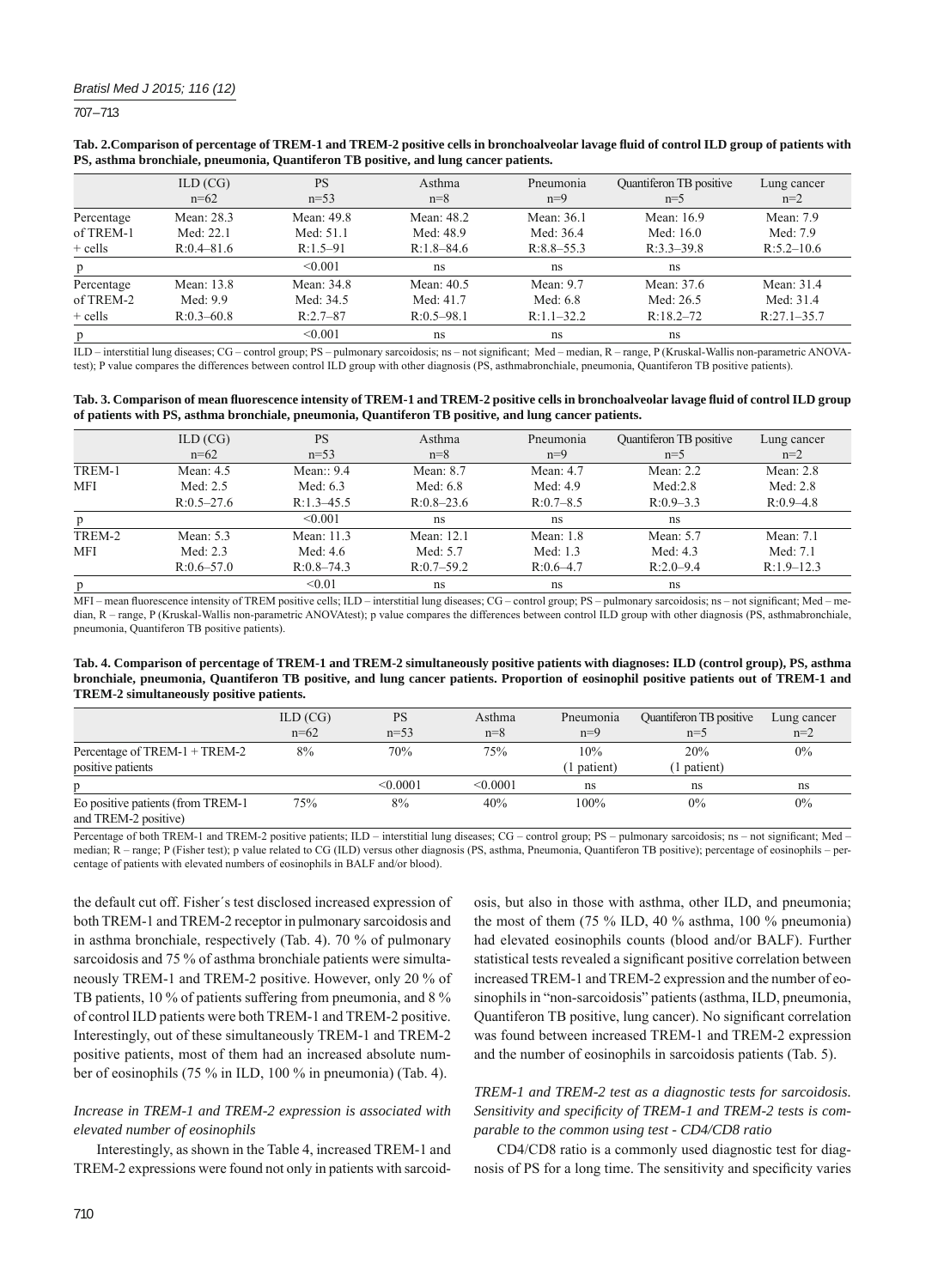**Tab. 5. Correlation between TREM-1 and TREM-2 expressions on the myeloid cell surfaces in BALF and number of eosinophils (BALF and/or blood).**

|                                 | Absolute number $TREM-1 + TREM-2$ | $TREM-1 + TREM-2$                 |  |  |
|---------------------------------|-----------------------------------|-----------------------------------|--|--|
| of eosinophils<br>(sarcoidosis) |                                   | (ILD, asthma, pneumonia, Quan-    |  |  |
|                                 |                                   | tiferon TB positive, lung cancer) |  |  |
| R                               | 0.08118                           | 0.3355                            |  |  |
| 95% CI                          | $-0.2099 - 0.3590$                | 0.1365-0.5084                     |  |  |
| p                               | 0.5752                            | 0.0009                            |  |  |
| $\cdots$                        | .                                 | $\cdots$ $\cdots$                 |  |  |

Number of eosinophils is calculated as sum of blood and BALF numbers expressed in normalised data transformation (min–max data normalisation method); TREM-1 + TREM-2 – total expression calculated as sum of total number, percentage and MFI of TREM-1 and TREM-2 expressed in a scale 0–1 using min-max normalization method; P: Spearman test (x – Eosinophils, y1 – TREM-1, y2 – TREM-2).

Tab. 6. Sensitivity and specificity of CD4/CD8 ratio test of pulmonary **sarcoidosis patients.**

|             | $CD4/CD8$ Cut off $>3.5$ | $CD4/CD8$ Cut off $>3.5$ |
|-------------|--------------------------|--------------------------|
|             | (from literature)        | (studied patients)       |
| Sensitivity | $52 - 59\%$              | $60\%$                   |
| Specificity | $94 - 96\%$              | $96\%$                   |

Tab. 7. Sensitivity and specificity of TREM-1 and TREM-2 test for **patients with pulmonary sarcoidosis.**

| $TREM-1 + TREM-2$ test;<br>$>2$ positive:<br>1. total number<br>2. Percentage<br>3. MFI | Sarcoidosis | <b>ILD</b> | ILD<br>Eonegat. |
|-----------------------------------------------------------------------------------------|-------------|------------|-----------------|
| Positive patients $(\%)$                                                                | 70          | 8          | 2               |
| р                                                                                       |             | < 0.0001   | < 0.0001        |
| Sensitivity $(\% )$                                                                     |             | 70         | 70              |
| Specificity $(\%)$                                                                      |             | 92         | 98              |

TREM-1 + TREM-2 tests: both TREM-1 and TREM-2 positive results – if more than two variables are positive (variables: total number, percentage and MFI of TREMpositive cells); ILD – other interstitial lung diseases; Eonegat. – patients without elevated eosinophils; P (Fisher's test); black arrows: turnover of specificity and percentage of positive patients when eosinophil inflammation is excluded.

according various studies: value over 3.5 has the sensitivity from 52 to 59  $\%$  and specificity from 94 to 96  $\%$  (25). In our study, the calculated sensitivity and specificity for group of PS patients was 60 % for sensitivity and 96 % for specificity (Tab. 6). We calculated the sensitivity and specificity also for simultaneously positive TREM-1 and TREM-2 tests. The value of sensitivity was 70 % and specificity 92 %. Excluding diagnoses accompanying by increased number of eosinophils, the specificity of the TREM-1 and TREM-2 tests increased from 92 % to 98 % (Tab. 7).

## *Test combinations. Taking into account more various tests lead to an increased sensitivity and specifi city*

Taking into account more various tests (Fig. 1), led to their increased sensitivity and specificity for pulmonary sarcoidosis diagnosis. Interestingly, the combination of CD4/CD8 ratio test together with that of TREM-1 and TREM-2 minimally in one variable (variables: total number, percentage and MFI of TREM positive cells) resulted in an increased specificity to 100 % with the sensitivity 55 %. Further interesting combination was the positivity of minimally two tests from the following: 1) CD4/CD8

test, 2) the total number of TREM-1 and TREM-2 positive cells, 3) percentage of TREM-1 and TREM-2 positive cells, 4) MFI of TREM-1 and TREM-2 positive cells. In this case, we reached the specificity 98 % and the sensitivity 81 %.

#### **Discussion**

Our study has brought interesting results. Comparing TREM-1 and TREM-2 receptor expressions on myeloid cell surfaces in bronchoalveolar lavage fluid of patients with pulmonary sarcoidosis, other ILD, asthma bronchiale, pneumonia, lung cancers and Quantiferon TB positive patients, we found an increased number of all TREM variables (total number, percentage, and mean fluorescence TREM-1 and intensity /MFI/) of TREM-2 positive cells in PS and AB patients compared with the control group of patients suffering from other ILD. In patients with pneumonia, the expression of TREM-1 receptor was increased only. In ILD, AB and group of pneumonia patients, the increased expression of TREM-1 and TREM-2 was associated with an elevated number of eosinophils and thus eosinophilic inflammation. TREM-1 and TREM-2 tests seem to be good diagnostic tests for pulmonary sarcoidosis. Their sensitivity and specificity are comparable to the common using test - CD4/CD8 ratio. The combination of CD4/



 $\blacksquare$  Sensitivity  $\Box$  Specificity

Fig. 1. Comparison of sensitivity and specificity for CD4/CD8 test, **TREM-1 + TREM-2 tests and for combination of these tests in pulmonary sarcoidosis compared with other ILD patients. CD4/CD8 – test of CD4/CD8 ratio > 3.5; TREM-1+TREM-2 - test of two or more positive variables (variables: total number, percentage and MFI of TREM-1 and TREM-2 positive cells); TREM-1+TREM-2 Eo- test - two or more positive variables (variables: total number, percentage and MFI of TREM-1 and TREM-2 positive cells) without patients with elevated eosinophils; CD4/CD8 + TREM-1+TREM-2 - combination of tests number of positivity of CD4/CD8 ratio together with TREM-1 and TREM-2 test minimally in one variable (variables: total number, percentage and MFI of TREM positive cells); > 2 positive tests – positivity of minimally two tests from the following: 1. CD4/CD8, 2. total number of TREM-1 and TREM-2 positive cells, 3. percentage of TREM-1 and TREM-2 positive cells, 4.MFI of TREM-1 and TREM-2 positive cells.**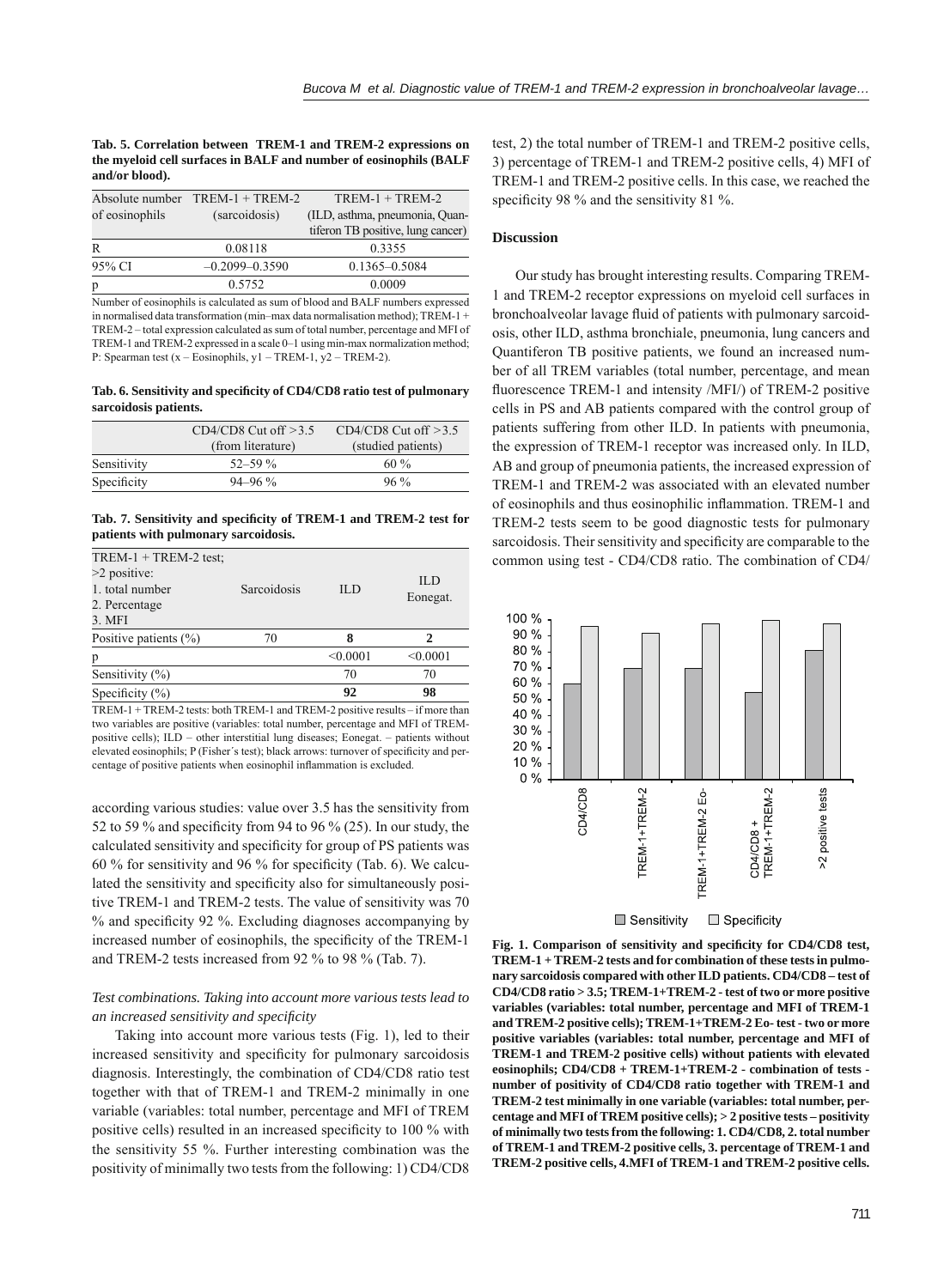## 707 – 713

CD8 ratio test together with TREM-1 and TREM-2 test resulted in an increased sensitivity and specificity. Significant association of increased TREM-1 and TREM-2 expression on myeloid cell surfaces in BALF of PS patients has been detected also in our previous study (19). According to these two studies, we might conclude, that increase in both of these receptors are typical for PS diagnosis and can represent a new diagnostic marker for PS. We cannot discuss our obtained results concerning expression of TREM-1 and TREM-2 in BALF in PS patients, as no other studies in PS patients have been published yet.

In our group of PS patients, the BALF level of soluble TREM-1 was also investigated. We found four times higher levels of BALF sTREM-1 in PS compared to the control group of other ILD patients ( $p = 0.001$ ). We also recorded the effect of smoking; ILD smokers had higher sTREM-1 levels than non-smokers  $(p = 0.0019)$ . Higher concentrations of sTREM-1 were detected in BALF of patients with lymphadenopathy and with elevated inflammatory markers in BALF. Our results showed, that BALF sTREM-1 could be a good inflammatory marker and could help in diagnosis and PS monitoring (20). Detection of sTREM-1 in BALF indirectly points to myeloid cells activation in the lungs and helps to complete the information about the number of myeloid cells commonly determined in BALF with additional information concerning the intensity of their activation.

 In another study, the plasma levels of sTREM-1 in allergic asthma bronchiale patients were tested. Our results revealed more than 3.5 times higher levels of sTREM-1 in AB patients compared with healthy subjects. Higher levels of sTREM-1 were found also in patients with exacerbated AB compared with nonexacerbated AB patients, patients with respiratory tract obstruction, than those without obstruction and patients with anti-IgE therapy. Levels of sTREM-1 correlated with the number of leucocytes and the absolute number of neutrophils. Elevated plasma levels of sTREM-1 reflected the severity, state of exacerbation, presence of respiratory tract obstruction in AB patients and together with an increased number of neutrophils pointed to the role of neutrophils in inflammation accompanying  $AB(10)$ . Both these studies were the first, which analysed the BALF sTREM-1 levels in patients with PS and plasma levels of sTREM-1 in asthma bronchiale patients.

There are only a few studies analyzing TREM-1 and TREM-2 expressions in BALF. Grover et al. found increased expressions of TREM-1 on monocytes and neutrophils both in BALF and blood in patients with ventilator–associated pneumonia compared to non ventilator–associated pneumonia and non ventilated controls (26). Very interesting are the results of Chan and his colleagues (27). They measured the expression of TREM-1 and the level of sTREM-1 in pleural effusions due to transudate, malignancy and tuberculous pleuritis and found, that the expression of TREM-1 was highest in para-pneumonic effusion and lowest in malignant pleural effusion and tuberculous pleuritis. The highest levels of sTREM-1 were measured in effusions of infectious aetiology (parapneumonic effusions and empyema) and lowest in non-infectious effusions – transudates and malignancy (27). There are only a few studies analysing TREM receptors expression in lung cancer. Yuan found an increased expression of TREM-1 in tumour tissues from

patients with non-small cell lung cancer (28). No studies investigating TREM-2 receptor in lung cancer have been published yet.

## **Conclusion**

Our study, that analysed the expression of TREM-1 and TREM-2 molecules on the surfaces of myeloid cells in BALF, showed that TREM-1 and TREM-2 tests seemed to be good diagnostic tests for pulmonary sarcoidosis. Their sensitivity and specificity were comparable with the common using testCD4/ CD8 ratio. Combination of the CD4/CD8 ratio test together with the TREM-1 and TREM-2 tests resulted in an increased sensitivity and specificity.

## **References**

1. Bouchon A, Dietrich J, Colonna M. Cutting edge: inflammatory responses can be triggered by TREM-1, a novel receptor expressed on neutrophils and monocytes. J Immunol 2000; 164: 4991–4995.

**2. Paradowska-Gorycka A, Jurkowska M.** Structure, expression pattern and biological activity of molecular complex TREM-2/DAP12. Human Immunol 2013; 74 (6): 730–737.

**3. Sharif O, Knapp S.** From expression to signalling: Roles of TREM-1 and TREM-2 in innate immunity and bacterial infection. Immunobiol 2008; 213: 701–713.

**4. Turnbull IR, Gilfi llan S, Cella M et al.** Cutting edge: TREM-2 attenuates macrophage activation. J Immunol 2006; 177 (6): 3520–3524.

**5. Pelham CJ, Agrawal DK.** Emerging roles for triggering receptor expressed on myeloid cells receptor family signalling in inflammatory diseases. Expert Rev Clin Immunol 2014; 10 (2): 243–256.

**6. Richeldi L, Mariani M, Losi M et al.** Triggering receptor expressed on myeloid cells: role in the diagnosis of lung infections. Eur Respir J 2004; 24 (2): 247–250.

**7. Determann RM, Millo JL, Gibo S et al.** Serial changes in soluble triggering receptor expressed on myeloid cells in the lung during development of ventilator-associated pneumonia. Intens Care Med 2005; 31 (11): 1495–1500.

**8. Liu CL, Hsieh WY, Wu CL, Kuo HT, Lu YT.** Triggering receptor expressed on myeloid cells-1 in pleural effusions: a marker of inflammatory disease. Resp Med 2007; 101 (5): 903–909.

**9. Ferat-Osario E, Esquivel-Callejas N, Wong Baeza I et al.** The increased expression ofTREM-1 on monocytes is associated with infectious and non-infectious inflammatory processes. J Surg Res 2008; 150: 110-117.

10. Bucova M, Suchankova M, Dzurilla M et al. Inflammatory marker sTREM-1 reflects the clinical stage and respiratory tract obstruction in allergic asthma bronchiale patients and correlates with number of neutrophils. Mediators Inflamm 2012; 2012; 2012: 628754. doi: 10.1155/2012/628754.

**11. Hamerman JA, Jarjoura JR, Humphrey MB, Nakamura MC, Seaman WE, Lanier LL.** Cutting edge: inhibition of TLR and FcR responses in macrophages by triggering receptor expressed on myeloid cells (TREM)- 2 and DAP12. J Immunol 2006; 177 (4): 2051– 2055.

12. Hiasa M, Abe M, Nakano A et al. GM-CSF and IL-4 induce dendritic cell differentiation and disrupt osteoclastogenesis through M-CSF receptor shedding by up-regulation of TNF-alpha converting enzyme (TACE). Blood 2009; 114 (20): 4517–4526.